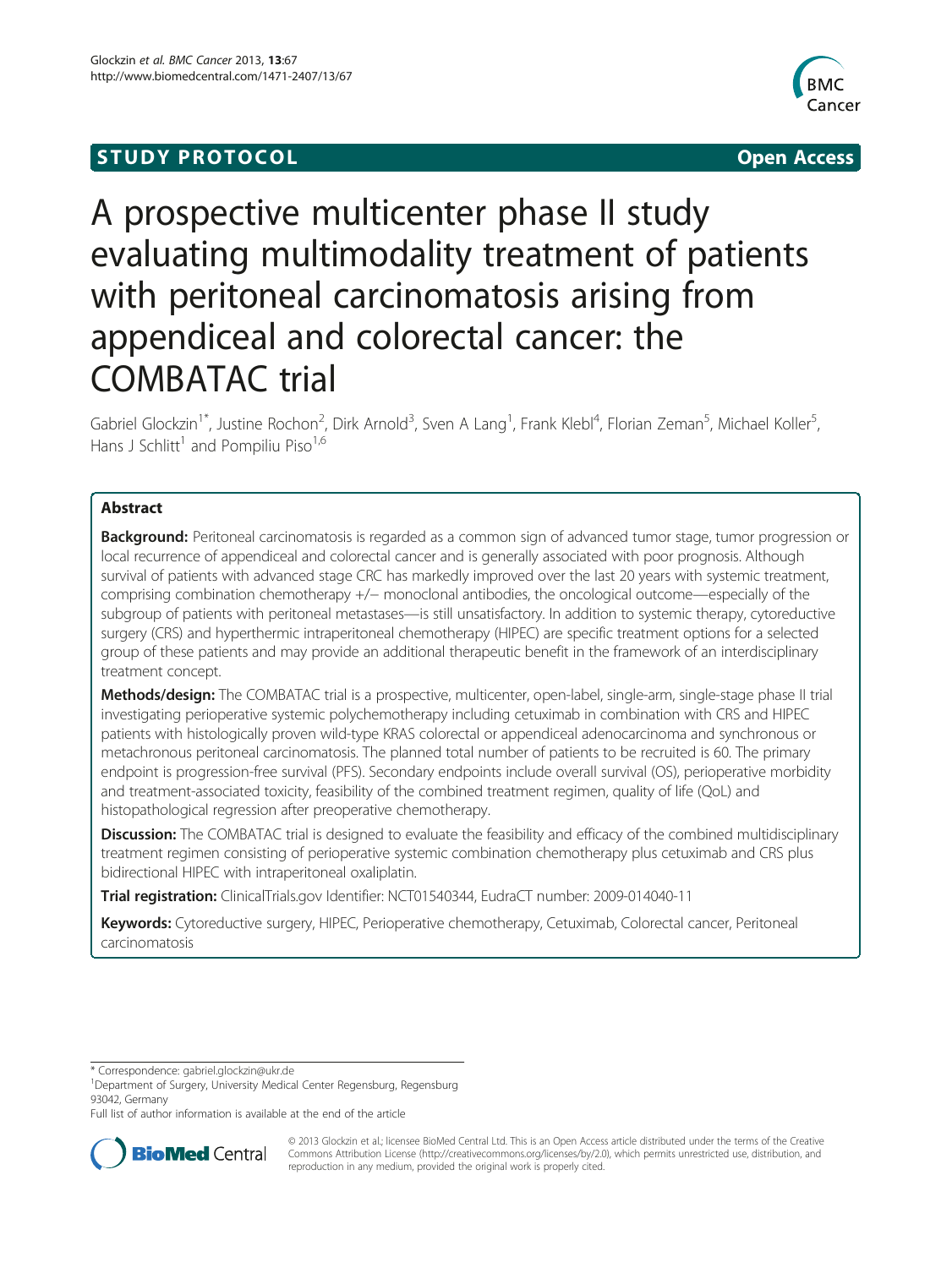# Background

#### Disease under study

Colorectal cancer (CRC) is the third most commonly diagnosed cancer in males and the second in female worldwide and overall the fourth leading cause of cancer-related death. Whereas the mortality associated with CRC slightly decreased over the past 20 years the incidence is still increasing in most countries [\[1,2\]](#page-7-0). More than 10% of patients with CRC already show peritoneal carcinomatosis at the time of initial diagnosis [\[3](#page-7-0)]. In about 25% of the cases there is no evidence of further distant metastasis [\[4\]](#page-7-0). Moreover, up to 25% of all patients with CRC develop peritoneal carcinomatosis during the natural course of their disease as a common sign of tumor progression or recurrence. In contrast to lymphatic and hematologic spread of metastases, intraperitoneal carcinomatosis develops by direct transcolonic tumor spread or tumor cell seeding during surgical resection of the primary tumor [[5](#page-7-0)-[8\]](#page-7-0). Tumor cell distribution within the abdominal cavity results in avascular tumor nodules that often cannot be efficiently addressed by systemic chemotherapy [[9](#page-7-0)]. Thus, peritoneal carcinomatosis is mostly associated with poor prognosis. In the prospective European multicenter EVOCAPE 1 study, a median survival of 5.2 months was reported out of the 118 patients with peritoneal carcinomatosis arising from CRC during the natural course of disease [\[10\]](#page-7-0). Another retrospective analysis of 3,000 patients with peritoneal colon cancer dissemination reported a comparable median survival of 7 months [\[11\]](#page-7-0).

## First-line treatment of advanced colorectal cancer

Systemic chemotherapy for metastatic colorectal cancer (mCRC) is mainly based on 5-FU with folinic acid (FA), preferably given as 24–48 h infusion, or oral prodrugs (e.g. capecitabine) in combination with either oxaliplatin or irinotecan [\[12\]](#page-7-0). Several studies with different chemo doublets could show median overall and progression-free survival ranging from 15 to 23 and 7 to 14 months, respectively, in patients with metastatic colorectal cancer (Table [1](#page-2-0)). Recently, Falcone et al. has shown a triple chemotherapy regimen combining 5-FU/FA, oxaliplatin and irinotecan (FOLFOXIRI) to be superior to FOLFIRI as first-line therapy [[13](#page-7-0)]. In addition, triplets including targeted therapy such as antibodies against the vascular endothelial growth factor, VEGF (bevacizumab) or the epidermal growth factor receptor EGFR (cetuximab or panitumab) have been proven to be efficient in terms of prolonged overall and diseasefree survival in first line mCRC treatment [\[14\]](#page-7-0). Thus, PFS reached up to 12 months and OS ranged from 17 to 30 months (Tables [1](#page-2-0) and [2](#page-2-0)). Nevertheless, the efficacy of the different triplet regimens may depend on tumor biology-related factors (e.g. histology, dissemination pattern, KRAS or BRAF mutation, anticipated chemosensitivity and growth dynamics). However, triplets are recommended by the recently published ESMO Consensus Guidelines for first-line treatment or induction therapy for most of patients with advanced colorectal cancer [\[12\]](#page-7-0).

#### EGFR-targeted therapy for advanced colorectal cancer

The addition of targeted anticancer drugs against the epidermal growth factor receptor (EGFR), the monoclonal antibodies cetuximab and panitumumab, has further improved patient outcome in advanced stage colorectal cancer (Tables [2\)](#page-2-0). Two prospective trials showed a survival benefit by adding cetuximab to best supportive care in patients with chemotherapy-refractory mCRC leading to a median OS of 6.4 and 6.1 months, respectively [\[38,39](#page-8-0)]. The BOND trial assigned patients with disease progression within three months after irinotecan-based chemotherapy to receive cetuximab with or without irinotecan. The median OS was 8.6 and 6.9 months, the time to progression 4.1 and 1.5 months, respectively [[40](#page-8-0)]. In the randomized phase III CRYSTAL study investigating first-line treatment of mCRC the median PFS in the wild-type KRAS subgroup was 9.9 months in the FOLFIRI/cetuximab arm versus 8.7 months in the FOLFIRI arm. Median OS was 24.9 and 21 months, respectively. In patients with mutant KRAS status (n = 192) median PFS was reduced after additional treatment with cetuximab (7.6 vs. 8.1 months) [\[33,41](#page-8-0)]. Similar observations are reported by Bokemeyer et al. after subgroup analysis of the prospective randomized OPUS study. The median progression-free survival rate was 7.2 months in both treatment arms with a 0.5 months benefit for additional treatment with cetuximab in the wild-type KRAS subgroup [\[34\]](#page-8-0). The results have been confirmed by a recently published pooled analysis of the CRYSTAL and OPUS trials [\[42](#page-8-0)].

Moreover, these observations are supported by the PRIME study that showed a significant improvement of PFS of untreated patients with wild-type KRAS mCRC by adding the EGFR antibody panitumumab to FOLFOX-4. Median PFS was 9.6 months in the panitumumab group vs. 8.0 months in the control group. There was also a nonsignificant benefit in overall survival (23.9 vs. 19.7 months) [[28](#page-8-0)]. Another prospective randomized phase III study showed an increased PFS after adding panitumumab to FOLFIRI in second-line treatment of patients with mCRC (5.9 vs. 3.9 months) [[43](#page-8-0)].

In contrast, the MRC COIN trial investigating the addition of cetuximab to an oxaliplatin-based chemotherapy for first-line treatment of patients with advanced CRC could not reproduce these findings. Although the response rate increased from 57% to 64% by adding cetuximab there was no significant benefit in median OS (17.9 in the control group vs. 17.0 months in the cetuximab group) as well as PFS (8.6 vs. 8.6 months). Nevertheless, in the subgroup analysis the lack of benefit was only reported for oxaliplatin and fluoropyrimidine combinations plus cetuximab in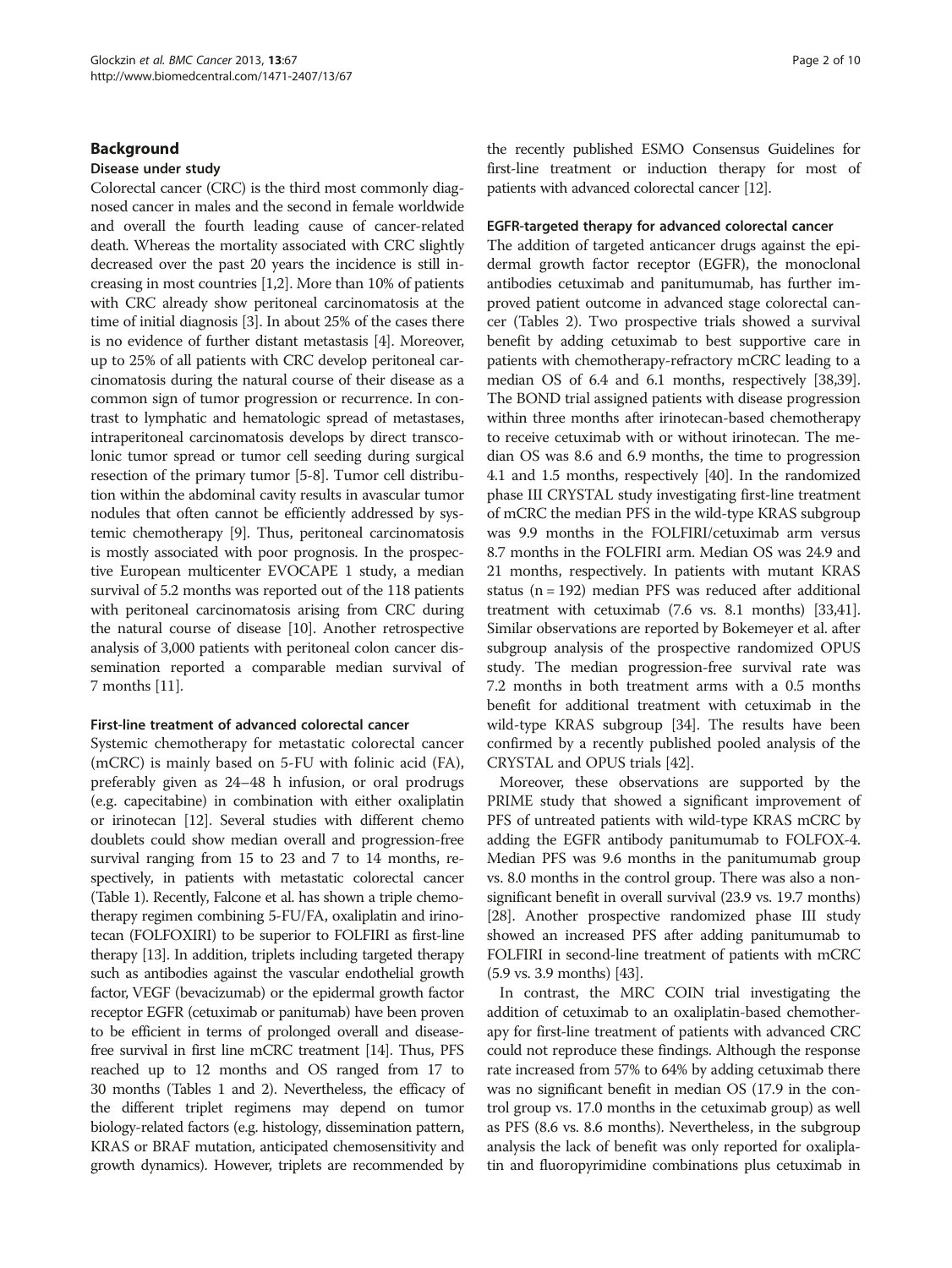| Author, year            | Pat. [n] | <b>Treatment regimen</b> | Median PFS [months]      | Median OS [months] |  |
|-------------------------|----------|--------------------------|--------------------------|--------------------|--|
| DeGramont, 2000 [15]    | 210      | FOLFOX4                  | 9.0                      | 16.2               |  |
| Giacchetti, 2000 [16]   | 100      | <b>FOLFOX</b>            | 8.7                      | 19.4               |  |
| Douillard, 2000 [17]    | 199      | <b>FOLFIRI</b>           | 6.7                      | 17.4               |  |
| Saltz, 2000 [18]        | 226      | IFL                      | 7.0                      | 14.8               |  |
| Tournigand, 2003 [19]   | 109      | FOLFIRI/FOLFOX6          | 14.2                     | 21.5               |  |
| Hurwitz, 2004 [20]      | 402      | IFL/bevacizumab          | 10.6                     | 20.3               |  |
| Goldberg, 2006 [21]     | 154      | FOLFOX4                  | 9.7                      | 19.0               |  |
| Falcone, 2007 [13]      | 122      | <b>FOLFOXIRI</b>         | 9.8                      | 22.6               |  |
| Fuchs, 2008 [22,23]     | 57       | FOLFIRI/bevacizumab      | 11.2                     | 28.0               |  |
| Saltz, 2008 [24]        | 699      | FOLFOX4/bevacizumab      | 9.4                      | 21.3               |  |
| Hecht, 2009 [25]        | 823      | FOLFOX/FOLFIRI/bev       | 11.4                     | 24.5               |  |
|                         |          | + panitumumab            | 10.0                     | 19.4               |  |
| Tebbutt, 2010 [26]      | 157      | capecitabine/bevacizumab | 8.5                      |                    |  |
| Stathopoulos, 2010 [27] | 114      | IRI/5-FU/FA/bevacizumab  | $\overline{a}$           | 22.0               |  |
|                         | 108      | IRI/5-FU/FA              | $\overline{\phantom{a}}$ | 25.0               |  |
| Douillard, 2010 [28]    | 1183     | FOLFOX4/panitumumab      | 9.6                      | 23.9               |  |
|                         |          |                          |                          |                    |  |

<span id="page-2-0"></span>Table 1 Selected RCTs for systemic chemotherapy of advanced colorectal cancer

contrast to combinations with infusional 5-FU [[36](#page-8-0)]. In the recently published NORDIC-VII trial no benefit could be shown for the addition of cetuximab to an oxaliplatinbased combination with bolus 5-FU only (FLOX). In the ITT analysis the median progression-free survival was 7.9 months in the control group vs. 8.3 months in the cetuximab group, respectively [\[37\]](#page-8-0).

## Systemic treatment of colorectal PM

Due to the fact that peritoneal metastases (PM) differ from other metastatic sites regarding clinical course and prognosis, Franko et al. published a pooled subgroup analysis of 364 patients with mCRC from the two North Central Cancer Treatment Group phase III trials N9741 and N9841. The patients were treated with oxaliplatinor irinotecan-based systemic chemotherapy. The 5-year OS was 4.1% in patients with (additional) peritoneal

| Table 2 Cetuximab for advanced colorectal cancer |  |  |  |  |
|--------------------------------------------------|--|--|--|--|
|--------------------------------------------------|--|--|--|--|

metastases (PM) vs. 6% in patients without PM, showing a 30% relative reduction of OS in case of peritoneal carcinomatosis. Systemic chemotherapy with FOLFOX was superior to irinotecan-based treatment regimens, irrespective of the carcinomatosis status [[44](#page-8-0)]. Klaver et al. analyzed the survival of the subgroup of patients with PM at the time of enrolment in the prospective clinical trials CAIRO and CAIRO2. The median OS significantly decreased in the PM group compared to patients without peritoneal tumor spread (CAIRO: 10.4 vs. 17.3 months, CAIRO2: 15.2 vs. 20.7 months) [\[45\]](#page-8-0). In 63 patients with colorectal PM selected from the French database that received several regimens of modern systemic chemotherapy the median OS was 23.9 months [\[46\]](#page-9-0). An Asian prospective single-arm phase II study investigating FOLFOX-4 in patients with peritoneal metastases from CRC reported a median time to progression of 4.4 months and a median overall survival of 21.5 months [\[47\]](#page-9-0).

| Author, year          | Pat.<br>[n] | <b>Treatment</b><br>regimen | <b>Median PFS [months]</b> |                          | Median OS [months]       |                          |
|-----------------------|-------------|-----------------------------|----------------------------|--------------------------|--------------------------|--------------------------|
|                       |             |                             | $+$ cet                    | - cet                    | $+$ cet                  | - cet                    |
| Tabernero, 2007 [29]  | 43          | FOLFOX/cetuximab            | 12.3                       |                          | 30.5                     |                          |
| Borner, 2008 [30]     | 74          | CAPOX/cetuximab             | 7.2                        | 5.8                      | 20.5                     | 16.5                     |
| Arnold, 2008 [31]     | 49          | FUFOX/cetuximab             | 8.1                        | $\overline{\phantom{a}}$ | 28.2                     | $\overline{\phantom{a}}$ |
| Cartwright, 2008 [32] | 70          | CAPIRI/cetuximab            | 8.1                        |                          | 20.5                     |                          |
| Van Cutsem, 2009 [33] | $348*$      | FOLFIRI/cetuximab           | $9.9*$                     | $8.7*$                   | $74.9*$                  | $21*$                    |
| Bokemeyer, 2009 [34]  | $34*$       | FOLFOX/cetuximab            | $7.7*$                     | $7.2*$                   | $\overline{\phantom{a}}$ | $\overline{\phantom{a}}$ |
| Tol, 2009 [35]        | 755         | CAPOX/bev/cet               | 9.4                        | 10.7                     | 19.4                     | 20.3                     |
| Maughan, 2011 [36]    | 729*        | FOLFOX/CAPOX/cet            | $8.6*$                     | $8.6*$                   | $17.0*$                  | $17.9*$                  |
| Tveit, 2012 [37]      | 566         | FLOX/cetuximab              | 8.3                        | 7.9                      | 19.7                     | 20.4                     |
|                       |             |                             |                            |                          |                          |                          |

\*wild-type KRAS.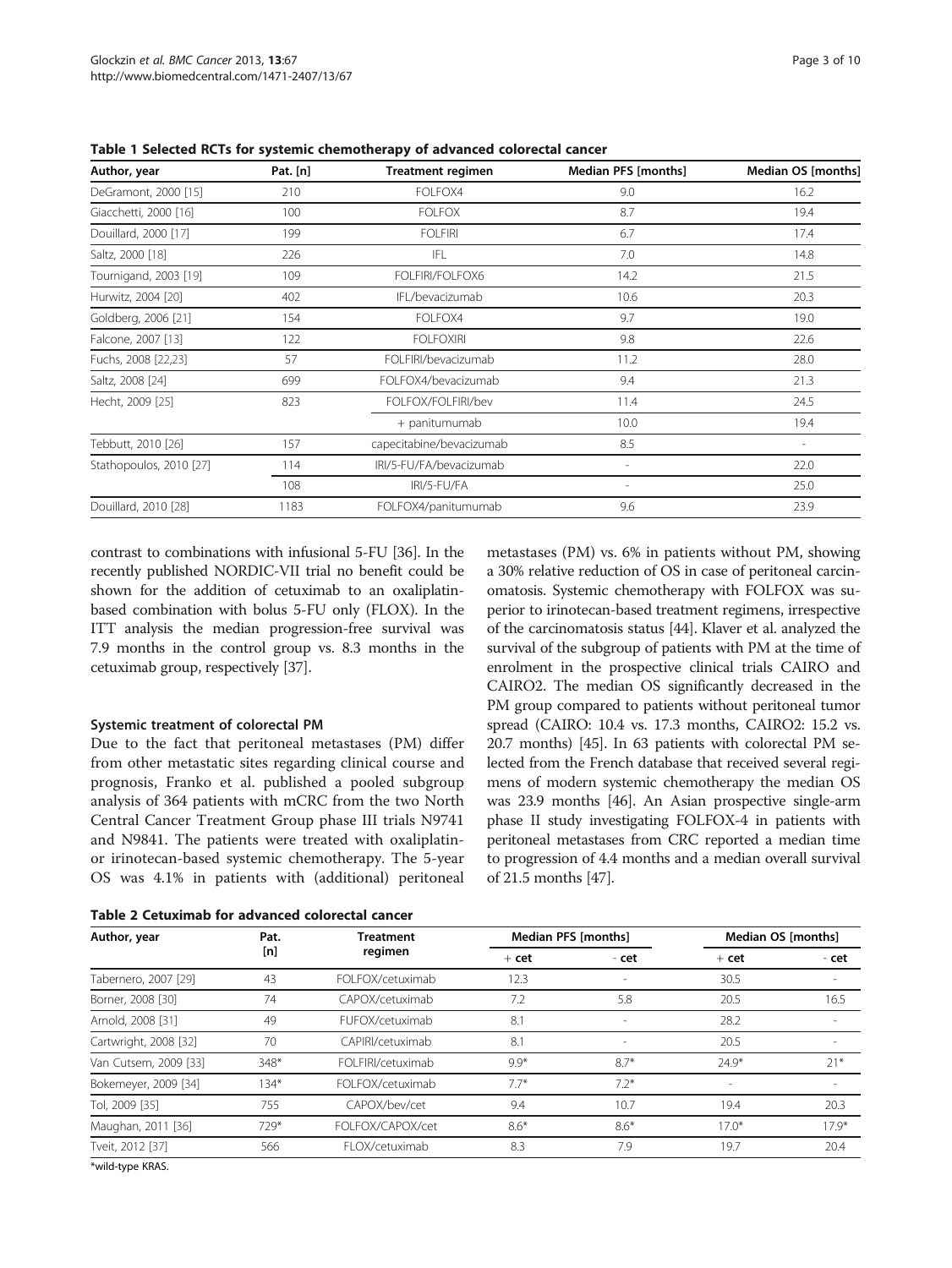#### Cytoreductive surgery and HIPEC

The combined treatment concept of cytoreductive surgery (CRS) and hyperthermic intraperitoneal chemotherapy (HIPEC) was introduced by Sugarbaker et al. in the early 1990's and consists of complete macroscopic cytoreduction of all visible tumor nodules followed by local intraabdominal chemoperfusion at 41-42°C [\[48,49](#page-9-0)]. The aim of HIPEC in patients with peritoneal carcinomatosis is to circumvent the peritoneal barrier and to obtain higher local concentration of the cytostatic agents [[50-52\]](#page-9-0). However, until today the intraperitoneal or bidirectional chemotherapeutic regimen is not standardized [\[53](#page-9-0)-[56](#page-9-0)]. The addition of hyperthermia may potentiate the effect of the cytostatic agents by thermic cytotoxicity and induction of apoptosis. Moreover, heating can improve tissue penetration of the cytostatic agents [\[48,57](#page-9-0),[58](#page-9-0)].

Numerous retrospective analyses reported feasibility, safety and efficacy of the combined treatment concept of CRS and HIPEC in patients with peritoneal carcinomatosis arising from CRC (Table 3). However, data from prospective trials are still limited. Verwaal et al. reported a prospective randomized phase III trial analyzing CRS and HIPEC with MMC plus adjuvant chemotherapy with 5-FU/folinic acid compared to systemic chemotherapy with 5-FU/folinic acid and palliative surgery, if possible. After a median follow-up of 21.6 months, the experimental treatment arm showed a median overall survival of 22.3 months compared to 12.6 months in the standard arm. In the subgroup of patients with complete macroscopic cytoreduction (CC-0/1) median survival was 42.9 months. Median progression-free survival was 12.6 and 7.7 months, respectively [\[59,60\]](#page-9-0). Another randomized controlled trial was launched by a French group. This study published by Elias et al. was designed to compare CRS with early postoperative intraperitoneal chemotherapy (EPIC) to CRS alone. After premature termination due to recruitment difficulties a 2-year survival rate of 60% was reported in 35 patients with complete macroscopic cytoreduction [[61](#page-9-0)]. In the comparative study published by Mahteme et al. the median survival in the HIPEC group was 32 months vs. 14 months in the control group. 5-year survival rates were 28% and 5% respectively [\[62\]](#page-9-0). A multi-

#### Table 3 CRS and HIPEC

center registry study of 506 patients treated with CRS and HIPEC for peritoneal carcinomatosis arising from colorectal cancer reported median overall survival of 19.2 months. In patients with complete macroscopic cytoreduction (CC-0/1) the median survival was 32.4 months [[63](#page-9-0)]. In numerous observational studies the overall median survival ranged from 15 to 32 months and from 28 to 60 months after complete macroscopic cytoreduction (CC-0/1), respectively [\[64\]](#page-9-0). Elias et al. compared 48 patients from the French Multicenter Database with peritoneal carcinomatosis arising from CRC who received palliative systemic chemotherapy to 48 patients who underwent additional CRS and bidirectional oxaliplatin-based HIPEC. The chemotherapeutic regimen and the duration of systemic chemotherapy were comparable in both groups. The median survival was 23.9 months in the control group vs. 62.7 months in the HIPEC group, and the 5-year survival rate was 13% and 51%, respectively [\[46\]](#page-9-0). Comparable results were obtained in a recently published Belgian prospective multicenter phase II study in 48 consecutive patients with CRC and peritoneal carcinomatosis after CRS and oxaliplatin-based HIPEC. Hompes et al. reported a median time until recurrence of 19.8 months, and a 2 year overall survival rate of 88.7% [\[65](#page-9-0)]. The differences in median survival of the control group between these analyses and the Dutch Trial may be explained by patient selection and the introduction of more efficient combined chemotherapeutic regimens with or without targeted drugs in the standard treatment of advanced stage CRC.

## Methods/design

#### Study design

The COMBATAC study is a prospective, multicenter, open-label, single-arm, single-stage phase II study. The investigator initiated trial (IIT) is conducted by the Department of Surgery of the University Medical Center Regensburg in collaboration with the Center for Clinical Studies Regensburg, the Coordination Centre for Clinical Trials Duesseldorf and the participating national peritoneal carcinomatosis centers.

The study protocol is supported by the CRC Study Group of the Arbeitsgemeinschaft Internistische Onkologie

| Author, year           | Pat. [n] | Cytostatic agents (HIPEC) | Median OS [mths] | Median PFS [mths]        | OS [%]    | Survival CC-0/1 [%] |
|------------------------|----------|---------------------------|------------------|--------------------------|-----------|---------------------|
| Pilati, 2003 [66]      | 34       | MMC/DDP                   | 18               |                          | $31(2-y)$ |                     |
| Glehen, 2004 [67]      | 53       | <b>MMC</b>                | 13               |                          | $32(2-y)$ | $54(2-y)$           |
| Glehen, 2004 [63]      | 506      | MMC/LOHP                  | 19               |                          | $39(3-y)$ | 47 $(3-y)$          |
| Shen, 2004 [68]        | 77       | <b>MMC</b>                | 16               |                          | $25(3-y)$ | 44 $(3-y)$          |
| Verwaal, 03/08 [59,60] | 105      | <b>MMC</b>                | 22               | 12.6                     | $28(3-y)$ | 45 $(5-y)$          |
| Quenet, ASCO 08 [69]   | 37       | LOHP/IRI                  | 37               | 13                       |           | 58 (3-y)            |
| Elias, 2009 [46]       | 48       | LOHP                      | 63               | $\overline{\phantom{a}}$ | $\sim$    | 51 $(5-y)$          |
| Hompes, 2012 [65]      | 48       | LOHP                      |                  | 19.8                     |           | 89 (2y)             |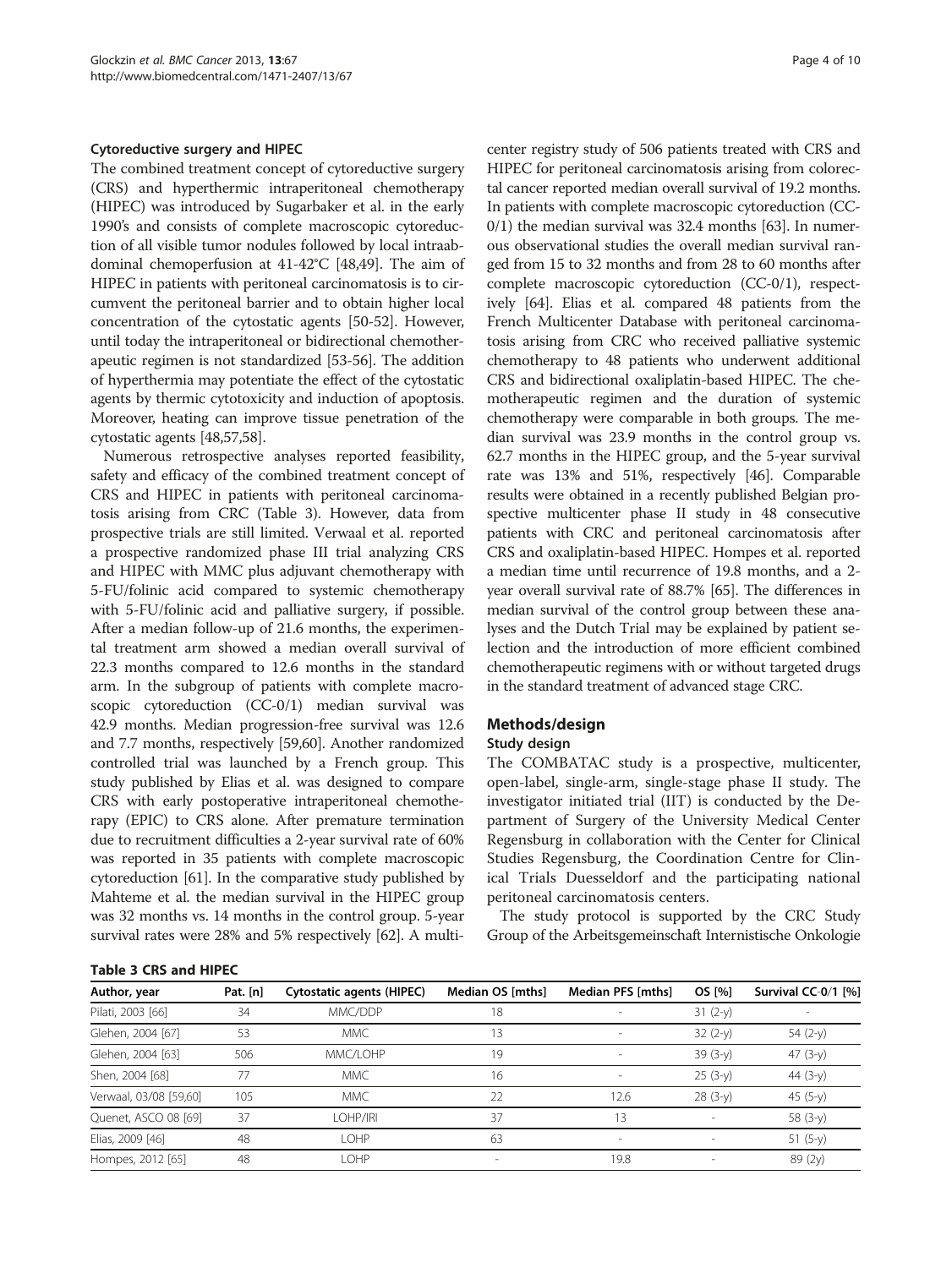(AIO) and the Chirurgische Arbeitsgemeinschaft Onkologie (CAO-V) of the German Society of General and Visceral Surgery (DGAV).

# Study objectives and endpoints

The primary objective of the COMBATAC study in patients with peritoneal carcinomatosis arising from wildtype KRAS colorectal and appendiceal cancer is to estimate the progression-free survival (PFS). Based on this estimation, it will be determined whether the multimodality treatment with pre- and postoperative systemic chemotherapy plus cetuximab, cytoreductive surgery (CRS) and bidirectional hyperthermic intraoperative chemotherapy (HIPEC) shows sufficient evidence of efficacy for further investigation.

PFS is defined as the time interval between the first day of preoperative treatment and the date of progression or death, whichever occurs first. Patients who are alive and progression-free at the time of analysis will be censored for PFS at the time of their last contact.

Secondary endpoints include overall survival, morbidity and toxicity related to the locoregional approach, feasibility of the combined treatment concept, quality of life and pathohistological regression.

# Study population

The study population of the COMBATAC study consists of patients with synchronous or metachronous peritoneal carcinomatosis arising from histologically proven wildtype KRAS colorectal or appendiceal cancer. The extent of peritoneal tumor spread (Peritoneal cancer Index, PCI) as assessed by diagnostics such as computed tomography and laparoscopy prior to patient enrolment should allow complete macroscopic cytoreduction (CC-0/1) at the time of surgery. Moreover, patients to be included in the study must meet the following inclusion criteria: treatment-free interval of at least 6 months after the completion of 3prior systemic chemotherapy, age over 18 and below 71 years, good general health status (Karnofsky index more than 70%, ECOG 0–2), absence of hematogenous metastases (lung, bone, brain, >3 peripheral resectable liver metastases), absence of contraindication for systemic chemotherapy and/or extended surgery, estimated life expectancy more than 6 months, absence of any psychological, familial, sociological or geographical condition potentially hampering compliance with the study protocol and follow-up schedule, written informed consent, creatinine clearance  $> 50$  ml/min, serum creatinine  $\leq 1.5 \times ULN$ , serum biliru $bin \leq 1.5 \times ULN$ , ASAT and ALAT  $\leq 2.5 \times ULN$ , platelet count > 100,000/ml, haemoglobin > 9 g/dl, neutrophil granulocytes  $\geq 1,500$ /ml, International Normalized Ration  $(INR) \leq 2$ , absence of peripheral neuropathy > grade 1 (CTCAE version 4.0), no pregnancy or breast feeding and adequate contraception in fertile patients. Patients with incomplete cytoreduction ( $\geq CC-2$ ), tumor debulking or palliative surgery, hematogenous metastasis excluding less than three resectable liver metastases and/or prior chemotherapy < 6 months before evaluation of study inclusion or therapy with EGFR receptor antibody for metastatic disease are excluded from the present study. Further exclusion criteria are KRAS mutation, known allergy to murine or chimeric monoclonal antibodies, concurrent chronic systemic immune therapy, chemotherapy, or hormone therapy not indicated in the study protocol, histology of signet ring carcinoma (>20% of tumor cells), other malignancy than disease under study or second cancer < 5 years after R0 resection, impaired liver, renal or hematologic function as mentioned above, heart failure NYHA  $\geq 2$  or significant coronary artery disease (CAD), alcohol and/or drug abuse, inclusion in other clinical trials interfering with the study protocol. Patients can only be included once in the COMBATAC study.

# Treatment schedule

The interdisciplinary combined treatment regimen consists of pre- and postoperative systemic chemotherapy with FOLFOX or FOLFIRI plus the EGFR antagonist cetuximab, cytoreductive surgery (CRS) with complete macroscopic cytoreduction (CC-0/1) followed by bidirectional hyperthermic intraperitoneal chemotherapy (HIPEC). The treatment schedule is shown in Figure [1](#page-5-0).

Systemic chemotherapy will consist of standard-of-care chemotherapy. Preoperative intravenous chemotherapy will be applied for 3 months, and therapy will be completed by postoperative systemic chemotherapy for further 3 months starting 4–6 weeks after surgery. Cetuximab is given intravenously once weekly for max. 12 weeks. The initial dose is 400 mg/m<sup>2</sup> body surface area followed by a weekly dose of 250 mg/m<sup>2</sup>. Standard of care premedication will be administered as needed to patients receiving intravenous chemotherapy, including dexamethasone, acid suppressors, anti-emetics, analgetics and antipyretics. Systemic chemotherapy will be administered by the patients' medical oncologist or the department of oncology of the enrolling peritoneal carcinomatosis center. All decisions regarding the management of (serious) adverse events related to systemic chemotherapy, such as dose reduction, interruption of systemic treatment or change of treatment regimen are at the discretion of the treating medical oncologist and are allowed within the study protocol, if documented.

Preoperative systemic chemotherapy is followed by cytoreductive surgery and HIPEC. The intent of cytoreductive surgery is to obtain complete macroscopic cytoreduction (CC-0/1) as a precondition for the application of HIPEC. The residual disease is classified intraoperatively using the completeness of cytoreduction (CC) score. CC-0 indicates no visible residual tumor and CC-1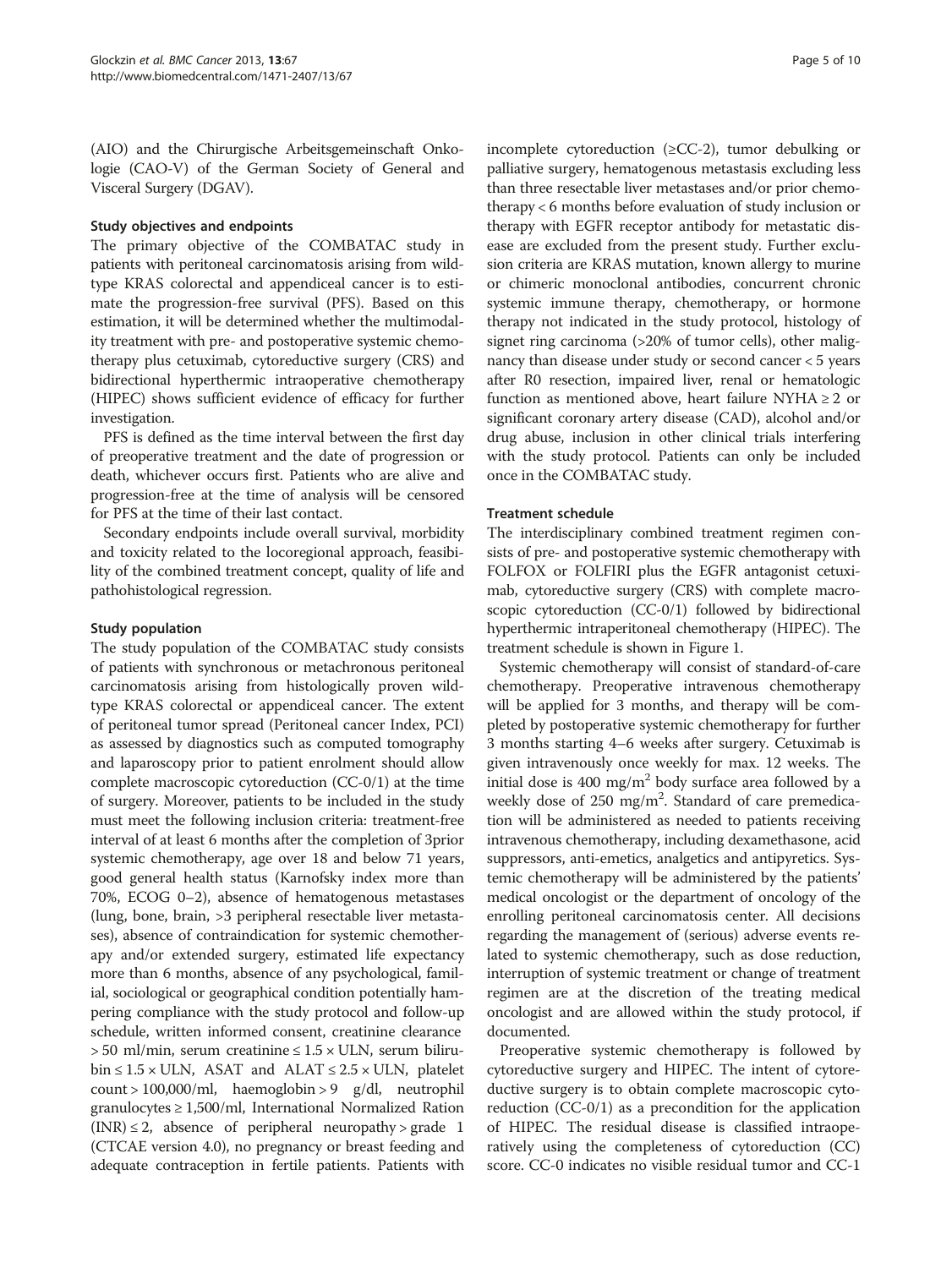

<span id="page-5-0"></span>

residual tumor nodules  $\leq 2.5$  mm. CC-2 and CC-3 indicate residual tumor nodules between 2.5 mm and 2.5 cm and > 2.5 cm, respectively [\[70\]](#page-9-0). The initial extent of peritoneal tumor manifestation is determined intraoperatively using the Peritoneal Cancer Index (PCI, Washington Cancer Center), a combined numerical score of lesion size (LS-0 to LS-3) and tumor localization (region 0–12) [[70,71\]](#page-9-0). During surgery patients are placed in modified lithotomy position. Surgery may include parietal and visceral peritonectomy, greater omentectomy, splenectomy, cholecystectomy, resection of liver capsule, small bowel resection, colonic and rectal resection, (subtotal) gastrectomy, lesser omentectomy, pancreatic resection, hysterectomy, ovariectomy and urine bladder resection. In patients with infiltration of the umbilicus, omphalectomy is necessary. Further operating procedures and resections may be necessary due to the intraoperative findings. Gastrointestinal reconstructions are performed following the individual center's standard operating procedures (SOPs). The following minimal requirements are prerequisites for CRS: complete greater omentectomy, complete adhesiolysis of the small intestine, complete mobilization of the liver to assess the right diaphragmatic space, assessment of the left diaphragmatic space requiring splenectomy in the majority of cases, assessment of the left and right paracolic spaces, assessment of the pelvis, often requiring anterior rectal resection.

Bidirectional oxaliplatin-based hyperthermic intraperitoneal chemoperfusion (HIPEC) will only be applied intraoperatively in case of complete macroscopic cytoreduction

(CC-0/1). HIPEC may be performed in an open or closed abdomen technique according to the peritoneal carcinomatosis center's SOPs. After CRS four intraabdominal drains and two temperature probes are placed for continuous abdominal perfusion using a roller pump system with heat exchanger as described before [\[72\]](#page-9-0). When Douglas pouch temperature reaches 40°C oxaliplatin at a concentration of 300 mg/m<sup>2</sup> body surface area is added and perfusion will be continued for further 30 minutes. The treatment is combined with synchronous IV administration of 400 mg/m<sup>2</sup> fluorouracil and 20 mg/m<sup>2</sup> folinic acid considering toxicity and safety instructions. After completion of the intraperitoneal perfusion cycle, the perfusion volume is evacuated from the abdominal cavity, all drains remain in situ and the patient is transferred to postoperative care.

# Assessments and follow-up

During the screening period patients will be assessed for eligibility to be included in the COMBATAC study. Inclusion and exclusion criteria are assessed by the investigator and initial diagnostics will be completed as necessary prior to patient enrolment. During pre- and postoperative systemic chemotherapy clinical examination and laboratory testing will be performed within 7 days of each chemotherapy cycle. After completion of preoperative treatment and after completion of the postoperative chemotherapy (end of treatment period), a further staging computed tomography will be performed. Moreover, quality of life is assessed and tumor markers (CEA, CA19-9) are determined. The same items will be recorded within three weeks after surgery. Intraoperative data consisting of PCI, surgical procedures, number of anastomoses, operating time, blood loss and course of HIPEC procedure and additional postoperative such as stay on ICU and hospital stay will be documented. The follow-up time starts 30 days after the last day of drug administration during postoperative treatment with the 'end-of-treatment' visit. The follow-up time takes 24 months with three-monthly follow-up visits consisting of physical examination, laboratory testing including tumor markers and protocol CT scans. Quality of life will be assessed yearly during follow-up.

Radiological disease progression will be assessed according to the revised RECIST criteria version 1.1 [\[73\]](#page-9-0). As mentioned above, computed tomography of the chest, abdomen and pelvis with oral, rectal and intravenous contrast will be performed prior to treatment start, within 3 weeks after cytoreductive surgery (CRS) and HIPEC and 30 days after the last systemic drug administration. Response to treatment is defined by the following four categories. (1) complete response (CR), (2) partial response (PR, 30% decrease in sum of baseline), (3) stable disease (SD) and (4) progressive disease (PD, new lesions or 20% increase in sum from nadir). Determination of disease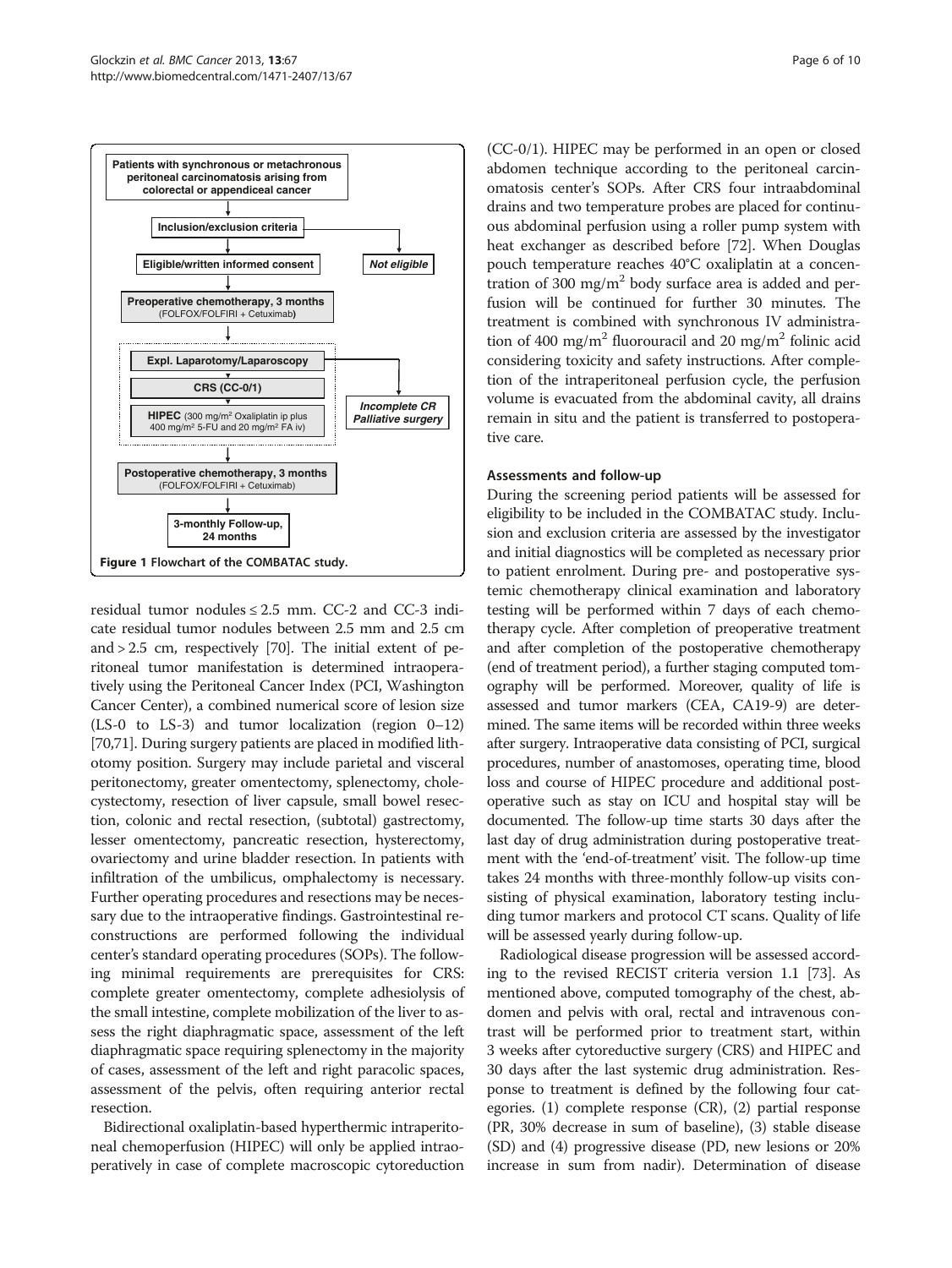progression in the absence of lymphatic or hematogenous disease recurrence will be based on clinical signs or symptoms (e.g. malignant ascites, ureteral stenosis or bowel obstruction), radiological diagnosis  $(CT \pm PET)$  and/or surgical evidence of progression during laparoscopy or laparotomy. In addition, CEA and CA19-9 will be routinely measured as mentioned above. An at least three fold increase in serum CEA or CA19-9 levels will be defined as progression.

Morbidity and toxicity will be assessed as the number of medical and surgical complications occurring during the treatment period. The severity of complications (Grade I-V) will be assessed and adverse events will be categorized using the CTCAE version 4.0 [\[74](#page-9-0)].

Quality of life will be assessed using the EORTC QLQ-C30 questionnaire. Functional and symptom scores will be calculated according to the standard scoring procedures [[75\]](#page-9-0). Comparisons will be drawn with the score means of the reference population [\[76\]](#page-9-0). A second round of analyses will be performed in order to identify the proportion of patients at any assessment point with pronounced deficits in QoL as defined by score points < 50 on a  $0 = \text{very bad to } 100 = \text{very good scale } [77]$  $0 = \text{very bad to } 100 = \text{very good scale } [77]$  $0 = \text{very bad to } 100 = \text{very good scale } [77]$ .

The pathohistological regression after systemic chemotherapy is assessed and graded using the classification published by Dworak et al [\[78\]](#page-9-0). This classification system was originally generated to evaluate regression of rectal cancer after neoadjuvant radiotherapy and consists of different types of necrosis and fibrosis with specific changes of vascular and cellular morphology.

# Statistical considerations

The sample size was calculated using the primary endpoint, i.e. progression-free survival (PFS). Based on the literature, a median PFS of 10 months or less was considered to be of no further interest (treatment not promising). Alpha (one-sided) was set to 10% and Beta was set to 20% (acceptable error rates for phase II trials [\[79\]](#page-9-0)). Assuming exponentially distributed progression times and a target median PFS of 14 months (treatment promising), at least 39 events (progressions or deaths) have to be observed. Equivalently, if the true median PFS is 14 months, 39 events will be sufficient to rule out a median PFS of 10 months, based on the one-sided 90% confidence interval (CI). The normal approximation used in the calculations is given by equation 3.2.7 of Lawless [[80](#page-9-0)]. Assuming an accrual period of 12 months and a follow-up of at least 18 months from the last patient recruited, a minimum number of 51 patients will be required. With a lost-tofollow-up rate of maximal 15%, a total of 60 patients have to be included in the study.

The final analysis with respect to PFS will be done after 39 observed events. PFS distribution and median PFS time with the corresponding one-sided 90% CI will be estimated

by means of the Kaplan-Meier method. The treatment will be considered worth further investigation if the lower bound of the CI is greater than 10 months. The primary analysis will be based on the intention-to-treat (ITT) analysis set that consists of all patients who entered the study.

A detailed description of statistical analysis methods will be given in the Statistical Analysis Plan which will be finalized prior to database lock.

# Data collection and quality assurance

Patient data are collected in an electronic case report form (eCRF) at the data centre of the Center for Clinical Studies Regensburg in collaboration with the Coordination Centre for Clinical Trials Duesseldorf. Consistency checks will be performed on newly entered forms and queries issued in case of inconsistencies. Archiving of trial documents and trial data is performed according to the internal SOPs of the Center for Clinical Studies Regensburg. The originals of all essential trial documents are filed in the Trial Master File (TMF) and archived for at least 15 years. The sitespecific documents in the Investigator Site File (ISF) will be archived at the site for at least 15 years. On-site monitoring will be performed by an external CRO (multiservice-monitoring, Regensburg, Germany) adapted according to the site accrual.

## Ethical and legal aspects

The protocol will be conducted according to the guidelines of Good Clinical Practice (GCP) and the ethical principles described in the Declaration of Helsinki. The study protocol was approved by the leading ethic committee (Ethikkommission an der Universitaet Regensburg) and the associated ethics committees, and was also subject to authorization by the national competent authority (BfArM) as mandatory by federal law. The study was assigned the EudraCT number 2009-014040-11 and is registered at ClinicalTrials.gov (NCT01540344).

# **Discussion**

The COMBATAC study is designed to evaluate the feasibility and efficacy of CRS and bidirectional oxaliplatinbased HIPEC as an additional treatment option for selected patients within an interdisciplinary combined treatment concept consisting of standard-of care pre- and postoperative systemic chemotherapy.

It is beyond question that systemic chemotherapy is the standard of care in patients with advanced stage CRC and peritoneal carcinomatosis. Although the oncological outcome of patients with advanced stage CRC and also the subgroup of patients with peritoneal carcinomatosis has improved since the introduction of combined chemotherapeutic regimens and new drugs, results of systemic therapy for patients with peritoneal carcinomatosis are still unsatisfactory [[44](#page-8-0)]. Thus, additional treatment options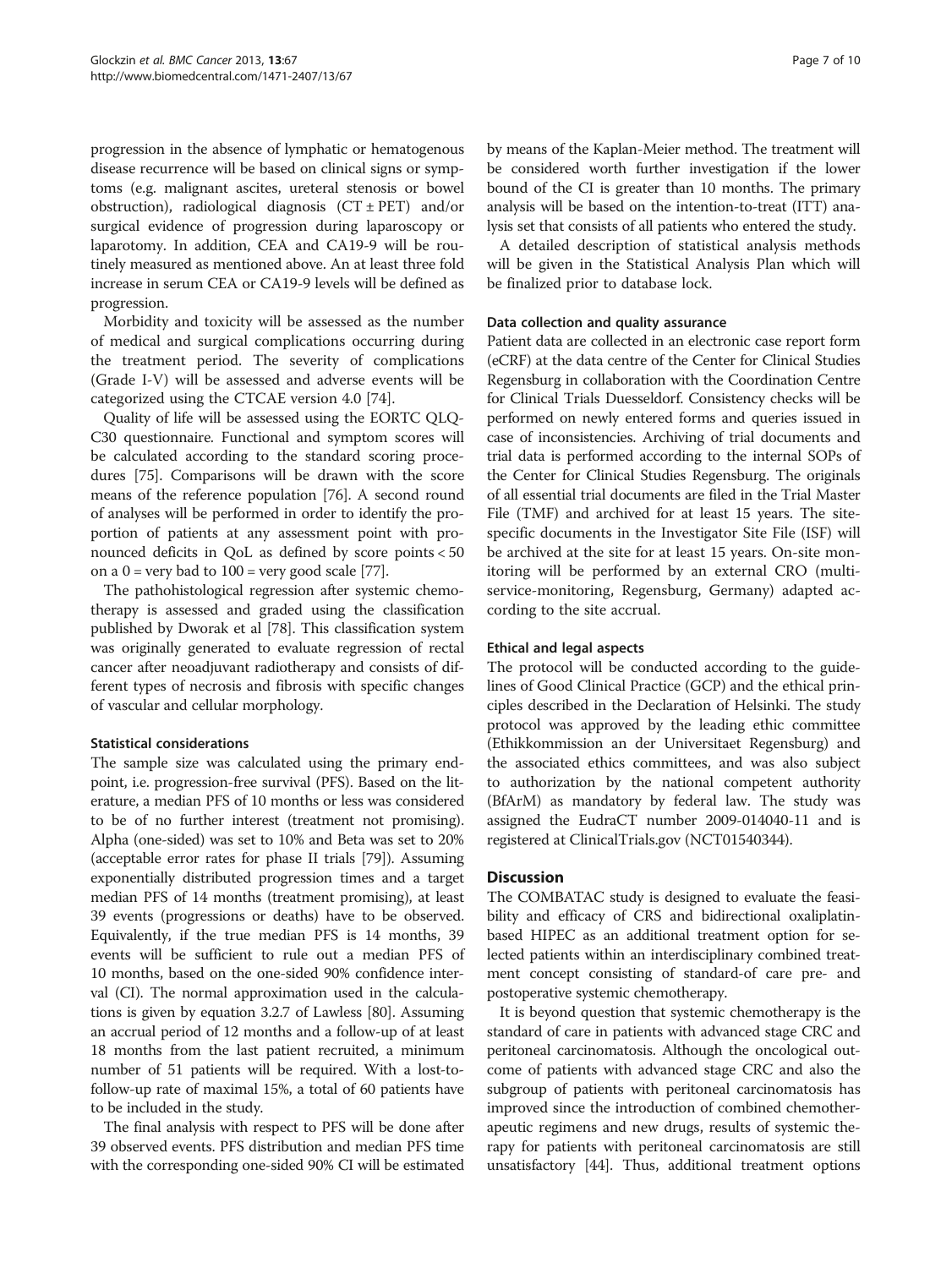<span id="page-7-0"></span>should be evaluated. The existing data show that CRS and HIPEC may improve long-term survival of selected patients with peritoneal carcinomatosis of colonic origin [[59,60](#page-9-0)]. Moreover, hyperthermic peritoneal perfusion with oxaliplatin in combination with synchronous intravenous application of 5-FU/folinic acid seems to improve the efficacy of HIPEC in comparison to a mitomycin C-based intraperitoneal treatment regimen, and may additionally contribute to a better local disease control [[46,65\]](#page-9-0). Perioperative morbidity and mortality seems not to be impaired by the intensified oxaliplatin-based HIPEC regimen [[81](#page-9-0)]. Nevertheless, the time of surgery including HIPEC, the perioperative treatment and the sequence of the therapeutic interventions is still a matter of debate. The intensified systemic treatment strategy with preoperative chemotherapy may lead to increased rates of complete macrosopic cytoreduction and together with the postoperative treatment to better control of distant metastasis and tumor recurrence. However, there is no prospective study available evaluating the clinical and oncological outcome after standard-of-care chemotherapy including targeted anticancer therapy in combination with CRS and HIPEC. Thus, the COMBATAC study is expected to give further information about the efficacy of this promising therapeutic option as an inherent part of a multidisciplinary treatment concept.

# Conclusions

To our knowledge the COMBATAC study is the first prospective clinical trial investigating the feasibility and efficacy of CRS and bidirectional oxaliplatin-based HIPEC within an interdisciplinary treatment regimen with pre- and postoperative systemic chemotherapy including cetuximab.

#### Abbreviations

5-FU: Fluorouracil; BfArM: Bundesinstitut fuer Arzneimittel und Medizinprodukte; CA19-9: Carbohydrate antigen 19–9; CAPIRI: Capecitabine + irinotecan; CAPOX: Capecitabine + oxaliplatin; CEA: Carcinoembryonic antigen; COMBATAC: COMBined Anticancer Treatment of Advanced Colorectal cancer; CRC: Colorectal cancer; CRO: Contract research organization; CRS: Cytoreductive surgery; CT: Computed tomography; CTCAE: Common Terminology Criteria for Adverse Events; DDP: Cisplatin; EGFR: Epithelial growth factor receptor; EORTC: European Organisation for Research and Treatment of Cancer; EudraCT: European Clinical Trial Database; FA: Folinic acid; FOLFIRI: Folinic acid + fluorouracil + irinotecan; FOLFOX: Folinic acid + fluorouracil + oxaliplatin; HIPEC: Hyperthermic intraperitoneal chemotherapy; IFL: Irinotecan + fluorouracil + leucovorin; IIT: Investigator initiated trial; IRI: Irinotecan; ITT: Intention-to-treat; KRAS: Kirsten rat sarcoma viral oncogene homolog; LOHP: Oxaliplatin; mCRC: Metastatic colorectal cancer; MMC: Mitomycin C; MRI: Magnetic resonance imaging; OS: Overall survival; PCI: Peritoneal Cancer Index; PET: Positron emission tomography; PFS: Progression-free survival; PM: Peritoneal metastases; PP: Per protocol; QoL: Quality of life; RCT: Randomized controlled trial; SOPs: Standard operating procedures; ULN: Upper limit of normal.

#### Competing interests

The COMBATAC study is financially supported by Merck KGaA, Darmstadt, Germany. GG, JR, SL, FZ and MK have nothing to declare. DA, FK, HJS and PP received honoraria from Merck KGaA.

#### Authors' contributions

GG drafted the manuscript and the study protocol. JR, DA, SAL, FK, FZ, MK, HJS and PP participated in writing the study protocol and revised the manuscript. PP is the principal and coordinating investigator of the COMBATAC trial. All authors read and approved the final manuscript.

#### Author details

<sup>1</sup>Department of Surgery, University Medical Center Regensburg, Regensburg 93042, Germany. <sup>2</sup>Institute of Medical Biometry and Informatics, University of Heidelberg, Heidelberg, Germany. <sup>3</sup>Department of Medical Oncology, Tumor Biology Clinic, Albert Ludwigs University, Freiburg, Germany. <sup>4</sup>Department of Internal Medicine, University Medical Center Regensburg, Regensburg, Germany.<sup>5</sup> Center for Clinical Studies, University Medical Center Regensburg, Regensburg, Germany. <sup>6</sup>Department of Surgery, St. John of God Hospital Regensburg, Regensburg, Germany.

#### Received: 12 November 2012 Accepted: 4 February 2013 Published: 7 February 2013

#### References

- 1. Jemal A, Bray F, Center MM, Ferlay J, Ward E, Forman D: Global cancer statistics. CA Cancer J Clin 2011, 61(2):69-90.
- 2. Ferlay J, Shin HR, Bray F, Forman D, Mathers C, Parkin DM: Estimates of worldwide burden of cancer in 2008: GLOBOCAN 2008. Int J Cancer 2010, 127(12):2893–2917.
- 3. Glehen O, Osinsky D, Cotte E, Kwiatkowski F, Freyer G, Isaac S, Trillet-Lenoir V, Sayag-Beaujard AC, Francois Y, Vignal J, et al: Intraperitoneal chemohyperthermia using a closed abdominal procedure and cytoreductive surgery for the treatment of peritoneal carcinomatosis: morbidity and mortality analysis of 216 consecutive procedures. Ann Surg Oncol 2003, 10(8):863–869.
- 4. Russell AH, Tong D, Dawson LE, Wisbeck W: Adenocarcinoma of the proximal colon. Sites of initial dissemination and patterns of recurrence following surgery alone. Cancer 1984, 53(2):360–367.
- 5. Willett CG, Tepper JE, Cohen AM, Orlow E, Welch CE: Failure patterns following curative resection of colonic carcinoma. Ann Surg 1984, 200(6):685–690.
- 6. Schott A, Vogel I, Krueger U, Kalthoff H, Schreiber HW, Schmiegel W, Henne-Bruns D, Kremer B, Juhl H: Isolated tumor cells are frequently detectable in the peritoneal cavity of gastric and colorectal cancer patients and serve as a new prognostic marker. Ann Surg 1998, 227(3):372–379.
- 7. Carmignani CP, Sugarbaker TA, Bromley CM, Sugarbaker PH: Intraperitoneal cancer dissemination: mechanisms of the patterns of spread. Cancer Metastasis Rev 2003, 22(4):465–472.
- 8. Ceelen WP, Bracke ME: Peritoneal minimal residual disease in colorectal cancer: mechanisms, prevention, and treatment. Lancet Oncol 2009, 10(1):72–79.
- 9. Stewart JH, Shen P, Levine EA: Intraperitoneal hyperthermic chemotherapy for peritoneal surface malignancy: current status and future directions. Ann Surg Oncol 2005, 12(10):765–777.
- 10. Sadeghi B, Arvieux C, Glehen O, Beaujard AC, Rivoire M, Baulieux J, Fontaumard E, Brachet A, Caillot JL, Faure JL, et al: Peritoneal carcinomatosis from non-gynecologic malignancies: results of the EVOCAPE 1 multicentric prospective study. Cancer 2000, 88(2):358–363.
- 11. Jayne DG, Fook S, Loi C, Seow-Choen F: Peritoneal carcinomatosis from colorectal cancer. Br J Surg 2002, 89(12):1545–1550.
- 12. Schmoll HJ, Van Cutsem E, Stein A, Valentini V, Glimelius B, Haustermans K, Nordlinger B, van de Velde CJ, Balmana J, Regula J, et al: ESMO consensus guidelines for management of patients with colon and rectal cancer. A personalized approach to clinical decision making. Ann Oncol 2012, 23(10):2479–2516.
- 13. Falcone A, Ricci S, Brunetti I, Pfanner E, Allegrini G, Barbara C, Crino L, Benedetti G, Evangelista W, Fanchini L, et al: Phase III trial of infusional fluorouracil, leucovorin, oxaliplatin, and irinotecan (FOLFOXIRI) compared with infusional fluorouracil, leucovorin, and irinotecan (FOLFIRI) as first-line treatment for metastatic colorectal cancer: the Gruppo Oncologico Nord Ovest. J Clin Oncol 2007, 25(13):1670–1676.
- 14. Arnold D, Seufferlein T: Targeted treatments in colorectal cancer: state of the art and future perspectives. Gut 2010, 59(6):838–858.
- 15. de Gramont A, Figer A, Seymour M, Homerin M, Hmissi A, Cassidy J, Boni C, Cortes-Funes H, Cervantes A, Freyer G, et al: Leucovorin and fluorouracil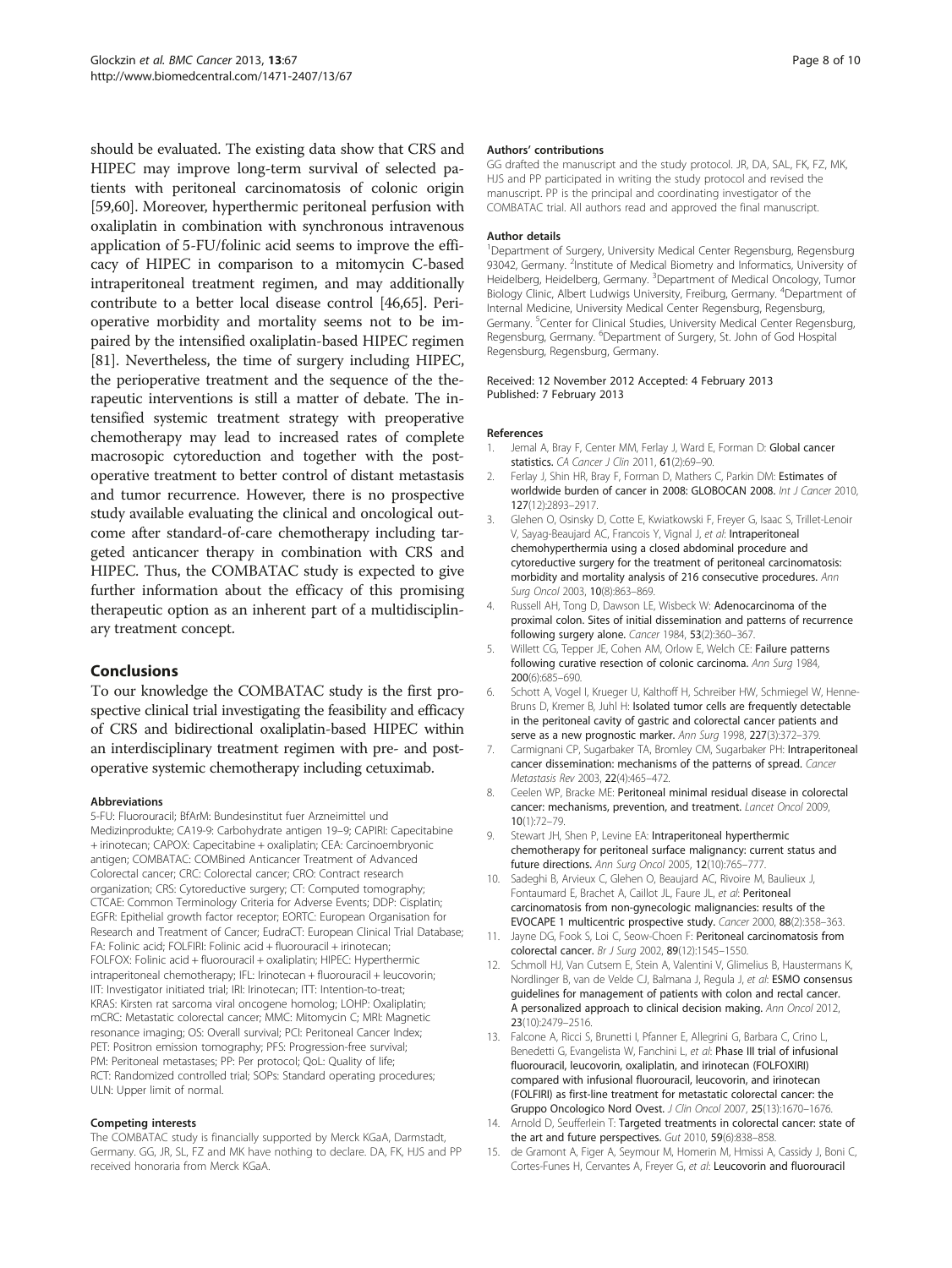<span id="page-8-0"></span>with or without oxaliplatin as first-line treatment in advanced colorectal cancer. J Clin Oncol 2000, 18(16):2938–2947.

- 16. Giacchetti S, Perpoint B, Zidani R, Le Bail N, Faggiuolo R, Focan C, Chollet P, Llory JF, Letourneau Y, Coudert B, et al: Phase III multicenter randomized trial of oxaliplatin added to chronomodulated fluorouracil-leucovorin as first-line treatment of metastatic colorectal cancer. J Clin Oncol 2000, 18(1):136–147.
- 17. Douillard JY, Cunningham D, Roth AD, Navarro M, James RD, Karasek P, Jandik P, Iveson T, Carmichael J, Alakl M, et al: Irinotecan combined with fluorouracil compared with fluorouracil alone as first-line treatment for metastatic colorectal cancer: a multicentre randomised trial. Lancet 2000, 355(9209):1041–1047.
- 18. Saltz LB, Cox JV, Blanke C, Rosen LS, Fehrenbacher L, Moore MJ, Maroun JA, Ackland SP, Locker PK, Pirotta N, et al: Irinotecan plus fluorouracil and leucovorin for metastatic colorectal cancer. Irinotecan Study Group. N Engl J Med 2000, 343(13):905–914.
- 19. Tournigand C, Andre T, Achille E, Lledo G, Flesh M, Mery-Mignard D, Quinaux E, Couteau C, Buyse M, Ganem G, et al: FOLFIRI followed by FOLFOX6 or the reverse sequence in advanced colorectal cancer: a randomized GERCOR study. J Clin Oncol 2004, 22(2):229–237.
- 20. Hurwitz H, Fehrenbacher L, Novotny W, Cartwright T, Hainsworth J, Heim W, Berlin J, Baron A, Griffing S, Holmgren E, et al: Bevacizumab plus irinotecan, fluorouracil, and leucovorin for metastatic colorectal cancer. N Engl J Med 2004, 350(23):2335–2342.
- 21. Goldberg RM, Sargent DJ, Morton RF, Fuchs CS, Ramanathan RK, Williamson SK, Findlay BP, Pitot HC, Alberts S: Randomized controlled trial of reduceddose bolus fluorouracil plus leucovorin and irinotecan or infused fluorouracil plus leucovorin and oxaliplatin in patients with previously untreated metastatic colorectal cancer: a North American Intergroup Trial. J Clin Oncol 2006, 24(21):3347–3353.
- 22. Fuchs CS, Marshall J, Barrueco J: Randomized, controlled trial of irinotecan plus infusional, bolus, or oral fluoropyrimidines in first-line treatment of metastatic colorectal cancer: updated results from the BICC-C study. J Clin Oncol 2008, 26(4):689–690.
- 23. Fuchs CS, Marshall J, Mitchell E, Wierzbicki R, Ganju V, Jeffery M, Schulz J, Richards D, Soufi-Mahjoubi R, Wang B, et al: Randomized, controlled trial of irinotecan plus infusional, bolus, or oral fluoropyrimidines in first-line treatment of metastatic colorectal cancer: results from the BICC-C Study. J Clin Oncol 2007, 25(30):4779–4786.
- 24. Saltz LB, Clarke S, Diaz-Rubio E, Scheithauer W, Figer A, Wong R, Koski S, Lichinitser M, Yang TS, Rivera F, et al: Bevacizumab in combination with oxaliplatin-based chemotherapy as first-line therapy in metastatic colorectal cancer: a randomized phase III study. J Clin Oncol 2008, 26(12):2013–2019.
- 25. Hecht JR, Mitchell E, Chidiac T, Scroggin C, Hagenstad C, Spigel D, Marshall J, Cohn A, McCollum D, Stella P, et al: A randomized phase IIIB trial of chemotherapy, bevacizumab, and panitumumab compared with chemotherapy and bevacizumab alone for metastatic colorectal cancer. J Clin Oncol 2009, 27(5):672–680.
- 26. Tebbutt NC, Wilson K, Gebski VJ, Cummins MM, Zannino D, van Hazel GA, Robinson B, Broad A, Ganju V, Ackland SP, et al: Capecitabine, bevacizumab, and mitomycin in first-line treatment of metastatic colorectal cancer: results of the Australasian Gastrointestinal Trials Group Randomized Phase III MAX Study. J Clin Oncol 2010, 28(19):3191-3198.
- 27. Stathopoulos GP, Batziou C, Trafalis D, Koutantos J, Batzios S, Stathopoulos J, Legakis J, Armakolas A: Treatment of colorectal cancer with and without bevacizumab: a phase III study. Oncology 2010, 78(5–6):376–381.
- 28. Douillard JY, Siena S, Cassidy J, Tabernero J, Burkes R, Barugel M, Humblet Y, Bodoky G, Cunningham D, Jassem J, et al: Randomized, phase III trial of panitumumab with infusional fluorouracil, leucovorin, and oxaliplatin (FOLFOX4) versus FOLFOX4 alone as first-line treatment in patients with previously untreated metastatic colorectal cancer: the PRIME study. J Clin Oncol 2010, 28(31):4697–4705.
- 29. Tabernero J, Van Cutsem E, Diaz-Rubio E, Cervantes A, Humblet Y, Andre T, Van Laethem JL, Soulie P, Casado E, Verslype C, et al: Phase II trial of cetuximab in combination with fluorouracil, leucovorin, and oxaliplatin in the first-line treatment of metastatic colorectal cancer. J Clin Oncol 2007, 25(33):5225–5232.
- 30. Borner M, Koeberle D, Von Moos R, Saletti P, Rauch D, Hess V, Trojan A, Helbling D, Pestalozzi B, Caspar C, et al: Adding cetuximab to capecitabine

plus oxaliplatin (XELOX) in first-line treatment of metastatic colorectal cancer: a randomized phase II trial of the Swiss Group for Clinical Cancer Research SAKK. Ann Oncol 2008, 19(7):1288–1292.

- 31. Arnold D, Hohler T, Dittrich C, Lordick F, Seufferlein T, Riemann J, Woll E, Herrmann T, Zubel A, Schmoll HJ: Cetuximab in combination with weekly 5-fluorouracil/folinic acid and oxaliplatin (FUFOX) in untreated patients with advanced colorectal cancer: a phase Ib/II study of the AIO GI Group. Ann Oncol 2008, 19(8):1442–1449.
- 32. Cartwright T, Kuefler P, Cohn A, Hyman W, Berger M, Richards D, Vukelja S, Nugent JE, Ruxer RL Jr, Boehm KA, et al: Results of a phase II trial of cetuximab plus capecitabine/irinotecan as first-line therapy for patients with advanced and/or metastatic colorectal cancer. Clin Colorectal Cancer 2008, 7(6):390–397.
- 33. Van Cutsem E, Kohne CH, Hitre E, Zaluski J, Chang Chien CR, Makhson A, D'Haens G, Pinter T, Lim R, Bodoky G, et al: Cetuximab and chemotherapy as initial treatment for metastatic colorectal cancer. N Engl J Med 2009, 360(14):1408–1417.
- 34. Bokemeyer C, Bondarenko I, Makhson A, Hartmann JT, Aparicio J, de Braud F, Donea S, Ludwig H, Schuch G, Stroh C, et al: Fluorouracil, leucovorin, and oxaliplatin with and without cetuximab in the first-line treatment of metastatic colorectal cancer. J Clin Oncol 2009, 27(5):663–671.
- 35. Tol J, Koopman M, Cats A, Rodenburg CJ, Creemers GJ, Schrama JG, Erdkamp FL, Vos AH, van Groeningen CJ, Sinnige HA, et al: Chemotherapy, bevacizumab, and cetuximab in metastatic colorectal cancer. N Engl J Med 2009, 360(6):563–572.
- 36. Maughan TS, Adams RA, Smith CG, Meade AM, Seymour MT, Wilson RH, Idziaszczyk S, Harris R, Fisher D, Kenny SL, et al: Addition of cetuximab to oxaliplatin-based first-line combination chemotherapy for treatment of advanced colorectal cancer: results of the randomised phase 3 MRC COIN trial. Lancet 2011, 377(9783):2103–2114.
- 37. Tveit KM, Guren T, Glimelius B, Pfeiffer P, Sorbye H, Pyrhonen S, Sigurdsson F, Kure E, Ikdahl T, Skovlund E, et al: Phase III trial of cetuximab with continuous or intermittent fluorouracil, leucovorin, and oxaliplatin (Nordic FLOX) versus FLOX alone in first-line treatment of metastatic colorectal cancer: the NORDIC-VII study. J Clin Oncol 2012, 30(15):1755–1762.
- Saltz LB, Meropol NJ, Loehrer PJ Sr, Needle MN, Kopit J, Mayer RJ: Phase II trial of cetuximab in patients with refractory colorectal cancer that expresses the epidermal growth factor receptor. J Clin Oncol 2004, 22(7):1201–1208.
- 39. Jonker DJ, O'Callaghan CJ, Karapetis CS, Zalcberg JR, Tu D, Au HJ, Berry SR, Krahn M, Price T, Simes RJ, et al: Cetuximab for the treatment of colorectal cancer. N Engl J Med 2007, 357(20):2040–2048.
- 40. Cunningham D, Humblet Y, Siena S, Khayat D, Bleiberg H, Santoro A, Bets D, Mueser M, Harstrick A, Verslype C, et al: Cetuximab monotherapy and cetuximab plus irinotecan in irinotecan-refractory metastatic colorectal cancer. N Engl J Med 2004, 351(4):337–345.
- 41. Van Cutsem E, Kohne CH, Lang I, Folprecht G, Nowacki MP, Cascinu S, Shchepotin I, Maurel J, Cunningham D, Tejpar S, et al: Cetuximab plus irinotecan, fluorouracil, and leucovorin as first-line treatment for metastatic colorectal cancer: updated analysis of overall survival according to tumor KRAS and BRAF mutation status. J Clin Oncol 2011, 29(15):2011–2019.
- 42. Bokemeyer C, Cutsem EV, Rougier P, Ciardiello F, Heeger S, Schlichting M, Celik I, Kohne CH: Addition of cetuximab to chemotherapy as first-line treatment for KRAS wild-type metastatic colorectal cancer: pooled analysis of the CRYSTAL and OPUS randomised clinical trials. Eur J Cancer 2012, 48(10):1466–1475.
- 43. Peeters M, Price TJ, Cervantes A, Sobrero AF, Ducreux M, Hotko Y, Andre T, Chan E, Lordick F, Punt CJ, et al: Randomized phase III study of panitumumab with fluorouracil, leucovorin, and irinotecan (FOLFIRI) compared with FOLFIRI alone as second-line treatment in patients with metastatic colorectal cancer. J Clin Oncol 2010, 28(31):4706–4713.
- 44. Franko J, Shi Q, Goldman CD, Pockaj BA, Nelson GD, Goldberg RM, Pitot HC, Grothey A, Alberts SR, Sargent DJ: Treatment of colorectal peritoneal carcinomatosis with systemic chemotherapy: a pooled analysis of north central cancer treatment group phase III trials N9741 and N9841. J Clin Oncol 2012, 30(3):263–267.
- 45. Klaver YL, Simkens LH, Lemmens VE, Koopman M, Teerenstra S, Bleichrodt RP, de Hingh IH, Punt CJ: Outcomes of colorectal cancer patients with peritoneal carcinomatosis treated with chemotherapy with and without